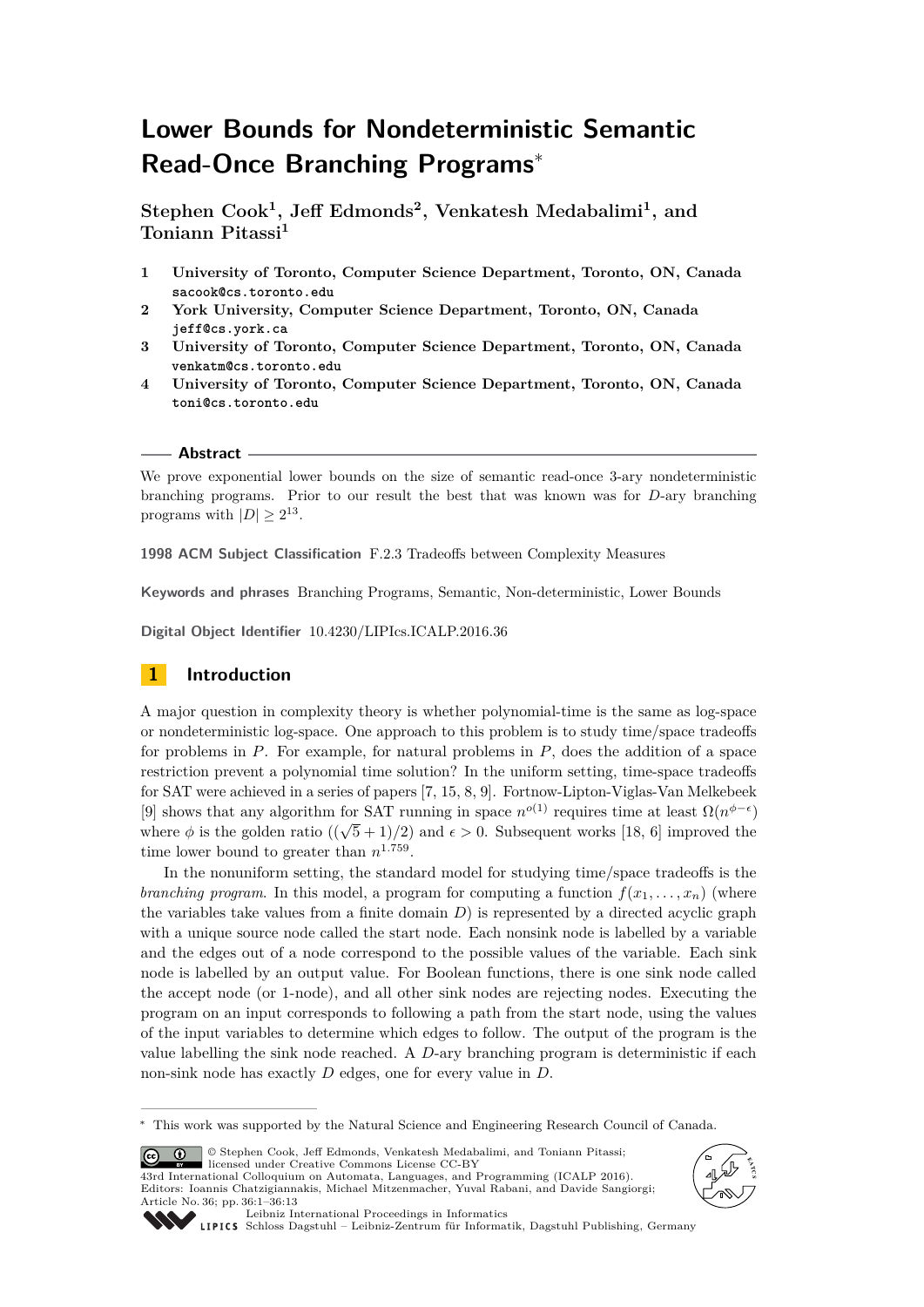#### **36:2 Lower Bounds for Nondeterministic Semantic Read-Once Branching Programs**

The length of a branching program is the number of edges in the longest path. It is clear that length of a branching program can be seen as a measure of computation time. The size of a branching program is the number of nodes in the program. For a boolean function  $f<sub>n</sub>$ of *n* variables, let  $BP(f_n)$  denote the minimum size of a branching program computing  $f_n$ .  $BP(f_n)$  is closely related to the space complexity  $S(f_n)$  of a non-uniform Turing machine computing  $f_n$ :  $S(f_n) = O(\log(\max\{BP(f_n), n\}))$  and  $BP(f_n) = 2^{O(\max\{S(f_n), \log n\})}$  [\[5,](#page-11-4) [17\]](#page-12-3). This motivates the study of branching program size lower bounds. In particular, size lower bounds on length restricted branching programs translate to time/space tradeoffs.

The state of the art time/space tradeoffs for branching programs were proven in the remarkable papers by Ajtai [\[1\]](#page-11-5) and Beame-et-al [\[3\]](#page-11-6). In the first paper, Ajtai exhibited a polynomial-time computable Boolean function such that any sub-exponential size deterministic branching program requires superlinear length. This result was significantly improved and extended by Beame-et-al who showed that any sub-exponential size randomized branching program requires length  $\Omega(n \frac{\log n}{\log \log n})$ .

Lower bounds for nondeterministic branching programs have been more difficult to obtain. In this model, there can be several arcs (or no arcs) out of a node with the same value for the variable associated with the node. An input is accepted if there exists at least one path consistent with the input from the source to the 1-node. A nondeterministic branching program computes a function  $f$  if its accepted inputs are exactly equal to  $f^{-1}(1)$ . From here on, we shall restrict our attention to non-deterministic branching programs.

Length-restricted nondeterministic branching programs come in two flavors: *syntactic* and *semantic*. A length *l* syntactic model requires that every path in the branching program has length at most *l*, and similarly a read-*k* syntactic model requires that every path in the branching program reads every variable at most *k* times. In the less restricted semantic model, the requirement is only for *consistent* accepting paths from the source to the 1-node; that is, accepting paths along which no two tests  $x_i = d_1$  and  $x_i = d_2$ ,  $d_1 \neq d_2$  are made. This is equivalent to requiring that for every accepting path, each variable is read at most *k* times. Thus for a nondeterminsitic read-*k* semantic branching program, the overall length of the program can be unbounded.

Note that any syntactic read-once branching program is also a semantic read-once branching program, but the the opposite direction does not hold. In fact, Jukna [\[11\]](#page-11-7) proved that semantic read-once branching programs are exponentially more powerful than syntactic read-once branching programs, via the "Exact Perfect Matching"(EPM) problem. The input is a (Boolean) matrix *A*, and *A* is accepted if and only if every row and column of *A* has exactly one 1 and rest of the entries are 0's i.e if it's a permutation matrix. Jukna gave a polynomial-size semantic read-once branching program for EPM, while it was known that syntactic read-once branching programs require exponential size [\[14,](#page-12-4) [13\]](#page-12-5).

Lower bounds for syntactic read-*k* (nondeterministic) branching programs have been known for some time [\[16,](#page-12-6) [4\]](#page-11-8). However, for *semantic* nondeterministic branching programs, even for read-once, no lower bounds are known for polynomial time computable functions for the  $|D| = 2$  case. The best lower bound known prior to our work is an exponential lower bound for semantic read-once (nondeterministic)  $|D|$ -way branching programs, where  $|D| = 2^{13}$  [\[10\]](#page-11-9). In fact this lower bound actually holds more generally for semantic read-*k* but where  $|D| = 2^{3k+10}$ .

Jukna obtains his result by showing that any time restricted semantic branching program of small size has a large rectangle in  $f^{-1}(1)$ . He uses the explicit function of computing the characteristic function of a linear code having minimum distance  $m + 1$  defined over  $GF(q)$ . Given a parity matrix *Y*, the function  $g(Y, x) = 1$  iff *x* is a codeword. Since codewords in a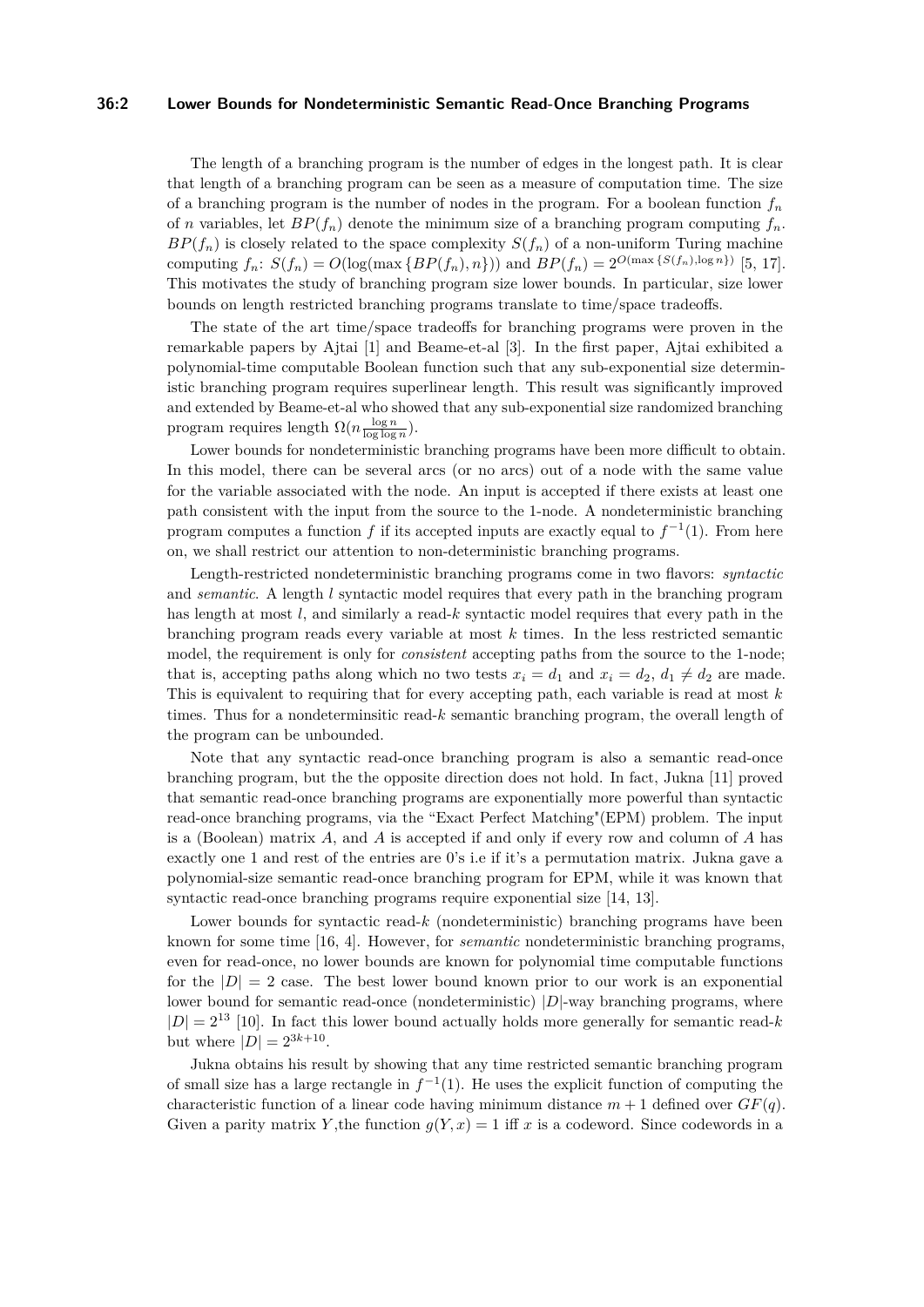linear code of minimum distance  $m+1$  can only have an *m*-rectangle of size 1 he argues that a time restricted branching program of length  $kn$  computing g requires a size of  $2^{\Omega(n/k^2 4^k)}$ . This exponential lower bound can be obtained whenever *D* is sufficiently large in comparison to *k*, specifically for  $|D| = q \ge 2^{3k+10}$ .

Jukna's result is an improvement over exponential lower bounds with a domain requirement of  $2^{2^{ck}}$  obtained in [\[2\]](#page-11-10). Beame et.al [2] obtain their result by characterizing the function computed by a time restricted branching program of small size as a union of shallow decision forests where the size of the union depends on the size of the branching program. Each shallow forest is then shown to be representable by a collection of *small* number of  $\beta n$ -pseudo-rectangles in  $f^{-1}(1)$ . (Pseudo-rectangles are a generalization of what we call embedded rectangles later). This gives a representation of the branching program as a union of small (in the size 's') number of *βn*-pseudo-rectangles. Now, if for some function *f* the maximum size of a  $\beta n$ -pseudo-rectangle is  $|D|^{(1-\psi_f(\beta))n}$  and the number of *yes*-instances  $|f^{-1}(1)| \geq |D|^{(1-\eta(f))n}$  then the number of  $\beta n$ -pseudo-rectangles will be at least  $|D|^{(\psi_f(\beta)-\eta(f))n}$ . This yields an exponential lower bound on *s* for sufficiently large  $|D|$ whenever  $(\psi_f(\beta)-\eta(f))$  is bounded away from 0 by some  $\epsilon > 0$ . They then exhibit an explicit function with this property. Their function  $QF_M : GF(q^n) \to \{0,1\}$  is based on quadratic forms using a modified Generalized Fourier Transform matrix. They show that there exists a constant  $c > 0$  such that for all  $k$  and  $\epsilon \in (0, 1)$ , if  $D \geq 2^{2\frac{c}{\epsilon}k}$  then a non-deterministic BP of length *kn* computing  $QF_M$  needs size at least  $S = 2^{n \log^{1-\epsilon}|D|}$ . For the specific case of  $k = 1$ , it can be shown that if their analysis of maximum size of  $\beta n$ -pseudo-rectangles in  $QF_M$  is tight, a domain size of at least  $|D| \geq 2^{64}$  is needed.

Our main result is an exponential lower bound on the size of semantic read-once nondeterministic branching programs for a polynomial time decision problem *f* for 3-ary inputs. Similar in spirit to these previous results [\[10,](#page-11-9) [2\]](#page-11-10) we show that a small sized semantic read once branching program is bound to have a large rectangle in  $f^{-1}(1)$ .

( $\star$ ) However in addition, we show that one can always find a *balanced* rectangle in  $f^{-1}(1)$ of size  $r^2$  where  $r$  is some large constant.

A balanced rectangle is one which is reasonably close to being a square.

The particular polynomial time decision problem we use to prove the lower bound is: to decide if a polynomial over a finite field *K* evaluates to a value less than a certain threshold at a given input. The input is a pair (*u, x*) where *u* is the description of a degree *d*−1 polynomial over [K] and  $x \in [K]$ , and we want to accept if and only if  $u(x) < K^{1-\delta}$ . We actually prove a stronger theorem: with high probability over all polynomials *u*, any nondeterministic semantic read-once branching program for what we shall call *P oly<sup>u</sup>* (along with a hyperplane constraint) requires exponential size. That is, even if the branching program knows the polynomial *u*, for a typical *u* it cannot efficiently do polynomial evaluation. The main properties of polynomials over finite fields we are using are polynomial interpolation, and Lemma [7,](#page-8-0) which might be interpreted to mean something like: the spread of values of a typical random polynomial of degree d over a field *K* is roughly close to being uniform over *K*, provided *K* is sufficiently large.

Continuing with the above observation  $(\star)$  that we can find a balanced rectangle in  $f^{-1}(1)$ for a function with a small semantic read once branching program, since the number of balanced rectangles of a certain size  $d = r^2$  is *small* and since each one of them can be a rectangle in  $f^{-1}(1)$  for a relatively *small* number of degree *d* polynomials over *K* as a consequence of polynomial interpolation, we argue that there must be a polynomial with no balanced rectangle of this size in  $f^{-1}(1)$  and hence the branching program computing it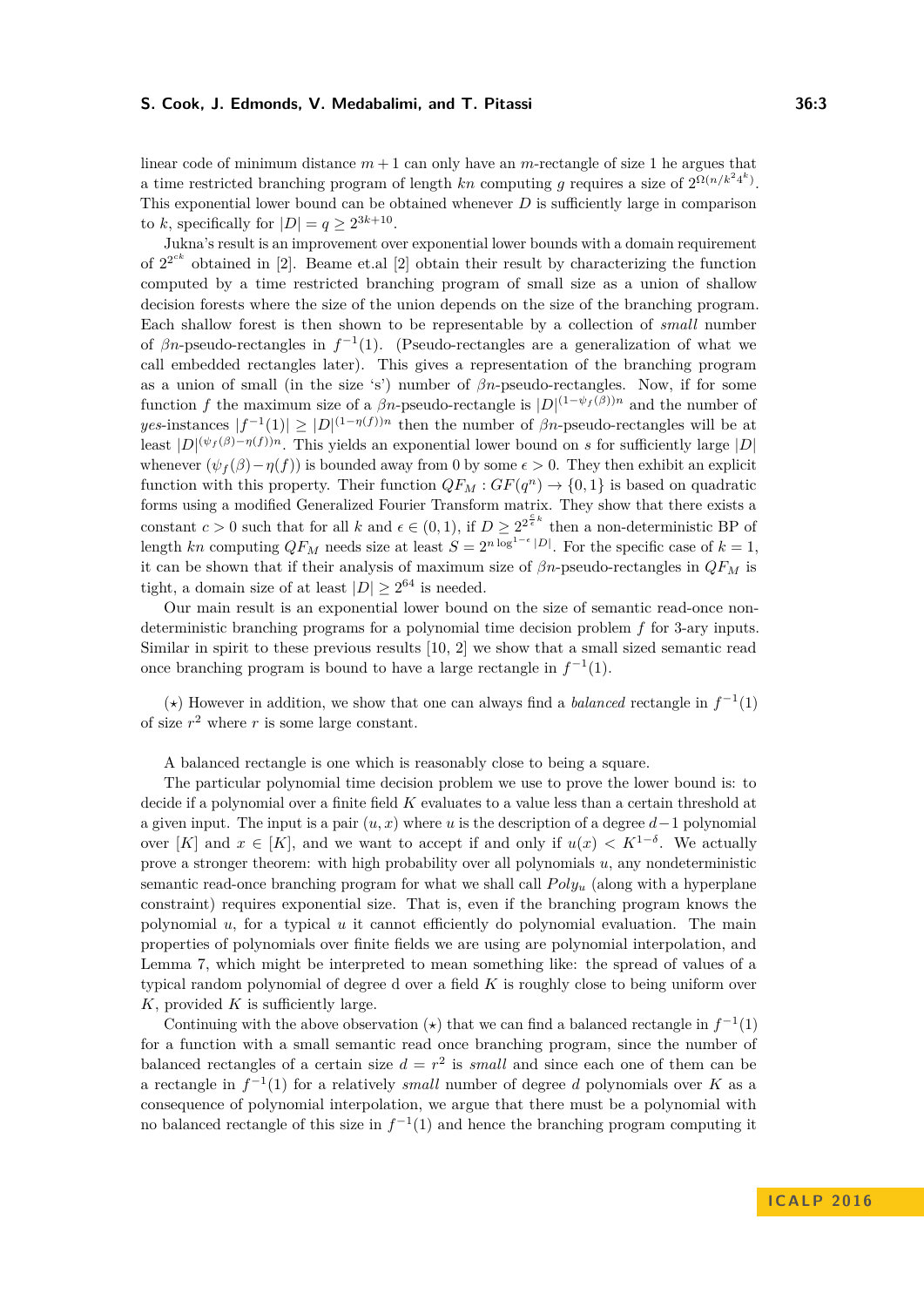## **36:4 Lower Bounds for Nondeterministic Semantic Read-Once Branching Programs**

should be *large*. A key idea of this argument is that for a balanced rectangle the sum of the lengths of the rectangle can be at most a *small* fraction of its area.

By a simple padding argument, we can modify our problem  $Poly_u$  and actually achieve the lower bound for domain size  $2 + \epsilon$  for arbitrarily small  $\epsilon > 0$ . In this model, we can define the problem to have  $N = n + M$  variables,  $M = \Theta(N)$  of them with domain size 3 and the rest, with domain size 2, do not affect the output. In section 5, we show why it might be harder to prove lower bounds for semantic read-once branching programs when  $|D| = 2$  by showing how these branching programs can altogether evade having an exponential number of states in many purported choices of bottleneck layer by giving polynomial upper bounds.

# **2 Definitions**

Throughout this article, *D* denotes a finite set. For finite set *N*,  $D^N$  is the set of maps from *N* to *D*. An element of *N* is called a *variable index* or simply an *index*. We normally take *N* to be  $[n]$  for some integer *n*, and write  $D^N$  for  $D^{[n]}$ . If  $A \subseteq N$ , a point  $\sigma \in D^A$  is a *partial input* on *A*. For a partial input  $\sigma$ , *fixed*( $\sigma$ ) denotes the index set *A* on which it is defined and  $unfixed(\sigma)$  denote the set  $N-A$ . If  $\sigma$  and  $\pi$  are partial inputs with  $fixed(\sigma) \cap fixed(\pi) = \emptyset$ , then  $\sigma \pi$  denote the partial input on  $fixed(\sigma) \cup fixed(\pi)$  that agrees with  $\sigma$  on  $fixed(\sigma)$ and with  $\pi$  on  $fixed(\pi)$ .

For  $x \in D^N$  and  $A \subseteq N$ , the *projection*  $x_A$  of  $x$  onto  $A$  is the partial input on  $A$  that agrees with *x*. For  $S \subseteq D^N$ ,  $S_A = \{x_A \mid x \in S\}.$ 

# **2.1 Nondeterministic Semantic Read-Once Branching Programs**

Let  $f: D^N \to \{0,1\}$  be a boolean function whose input is given in  $|D|$ -ary. Let the input variables be  $x_1, \ldots, x_n$  where  $x_i \in D$  for all  $i \leq n$ . A |D|-way nondeterministic branching program (for *f*) is an acyclic directed graph *G* with a distinguished source node *qstart* and a distinguished sink node (the accept node) *qaccept*. We refer to nodes as *states*. Each non-sink state is labeled with some input variable *x<sup>i</sup>* , and each edge directed out of a state is labeled with some value  $b \in D$  for  $x_i$ . For each  $Z \in D^N$ , the branching program accepts Z if and only if there exists at least one (directed) path starting at the *qstart* and leading to the accepting state *qaccept*, and such that all labels along this path are consistent with *Z*. The size of a branching program is the number states (i.e. nodes) in the graph.

A branching program is *semantic read-k* if for every path from *qstart* to *qaccept* that is consistent with some input, each variable occurs at most *k* times along the path. For the read-once case, a semantic branching program allows variables to be read more than once, but each accepting path may only query each variable at most once.

# **2.2 Polynomial Evaluation Problem**

Our hard computational problem is the polynomial evaluation problem, *P oly*, with parameters *K, d, δ*, where  $0 < \delta < 1$ . The input is a pair  $(u, x)$  where  $u \in [K]^d$  specifies a degree  $d-1$ polynomial over the field [*K*] (*K* a prime power), and  $x \in [K]$  specifies a field value.  $Poly(u, x) = 1$  if and only if the polynomial specified by *u* on input *x* evaluates to a number less than  $K^{1-\delta}$ . (We compare two field elements by comparing them using the natural ordering on ternary strings.)

We will work with  $|D|$ -ary branching programs (with  $|D|$  prime), and let  $K = |D|^n$ . The input will be given as a vector in  $D^{(d+1)n}$ . The first dn coordinates specify u and the last *n* coordinates specify *x*. Thus the total input length is  $(d+1)n$ . In the remainder of the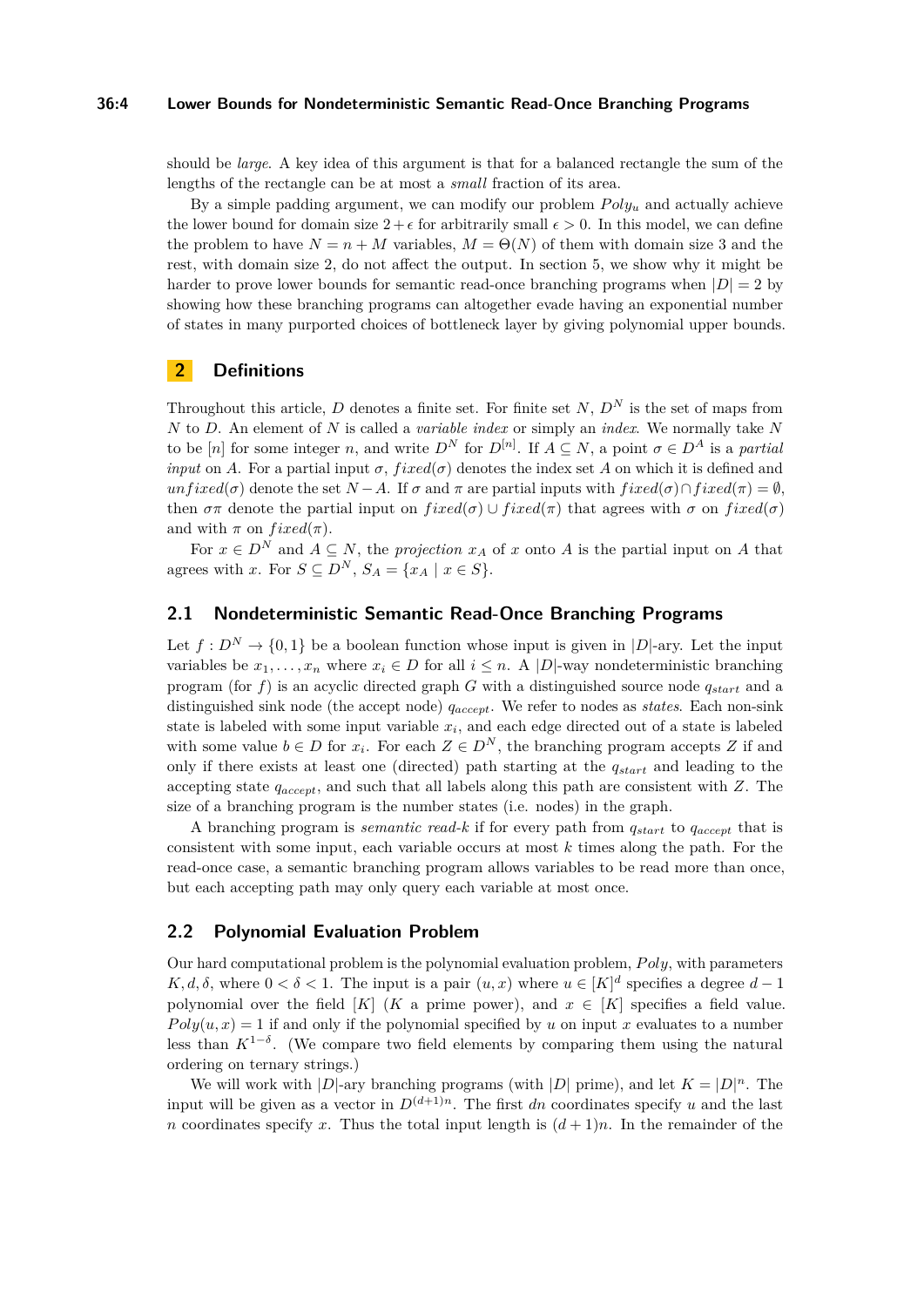paper,  $|D| = 3$ , and thus the parameters of *Poly* are  $d, \delta, n$ . Both *d* and  $\delta$  will be fixed constants. Let  $Poly_u$  denote the polynomial evaluation problem with parameters  $d, \delta, n$ where the polynomial *u* is fixed.

The actual lower bounds we show will be for a *sensitive* function  $f_u$  obtained from  $Poly_u$ as follows. Let  $a \in GF(q)$  where  $q = |D|$  is a prime number. Let  $h : D^n \to \{0,1\}$  be the characteristic function of the hyperplane at *a*:

$$
h_a(x) = 1
$$
 iff  $x_1 + x_2 + ... + x_n = a \mod q$ .

Fix an element  $a(u)$  for which  $h_a$  accepts the largest number of vectors accepted by  $Poly_u$ and define the function

$$
f_u(x) = Poly_u(x) \wedge h_{a(u)}(x).
$$

We call  $f_u$  sensitive because it has the property that changing the value of exactly one variable in a yes input always gives an input vector that is a no instance. As a result any two accepted inputs differ in the value of at least two variables. Similarly for the polynomial evaluation problem  $Poly$ , where the coefficient vector  $u$  is part of the input, we define  $f(u, x) = Poly(u, x) \wedge h_{a(u)}(x)$ , which is sensitive in *x*.

# **2.3 Rectangles and Embedded Rectangles**

We use the same definitions and conventions as in [\[3\]](#page-11-6). A product  $U \times V$  is called a (combinatorial) rectangle. If  $A \subseteq N$  is an index subset and  $Y \subseteq D^A$  and  $Z \subseteq D^{N-A}$ , then the product set  $Y \times Z$  is naturally identified with the subset  $R = {\sigma \rho \mid \sigma \in Y, \ \rho \in Z}$  of  $D^N$ , and a set of this form is called a *rectangle* in  $D^N$ .

An *embedded rectangle R* in  $D^N$  is a triple  $(\pi_{red}, \pi_{white}, C)$  where  $\pi_{red}, \pi_{white}$  are disjoint subsets of *N*, and  $C \subseteq D^N$  satisfies: (i) The projection  $C_{N-\pi_{red}-\pi_{white}}$  consists of a single partial input *w*, (ii) if  $\tau_1 \in C_{\pi_{red}}$  and  $\tau_2 \in C_{\pi_{white}}$ , then the point  $\tau_1 \tau_2 w \in C$ . *C* is called the *body* of *R*. The sets  $\pi_{red}$ ,  $\pi_{white}$  are called the *feet* of the rectangle; the sets  $C_{\pi_{red}}$  and  $C_{\pi_{white}}$ are the *legs*, and *w* is the *spine*. We can also specify an embedded rectangle by its feet, legs and spine:  $(\pi_{red}, \pi_{white}, A, B, w)$  where  $\pi_{red}, \pi_{white}$  are the feet,  $A = C_{\pi_{red}}, B = C_{\pi_{white}}$  are the legs, and *w* is the spine.

We will sometimes refer to *A* as the *red* side of the rectangle and to *B* as the *white* side of the rectangle. The *size* of the rectangle is  $|A| \cdot |B|$ , and the dimension of the rectangle is  $m_r$ -by- $m_w$  where  $m_r = |\pi_{red}|$  and  $m_w = |\pi_{white}|$ .

# **3 Lower Bound for**  $|D| = 3$

 $\triangleright$  **Theorem 1.** *There exists constants*  $d, \delta$  *such that for sufficiently large n, for a random u, with probability greater than 1/4, any* 3*-ary nondeterministic semantic read-once branching program for*  $f_u$  *requires size at least*  $2^{\Omega(n)}$ *.* 

 $\triangleright$  **Corollary 2.** *There exists constants*  $d, \delta$  *such that for sufficiently large n, any* 3*-ary nondeterministic semantic read-once branching program for*  $f(u, x)$  *with parameters*  $d, \delta, n$ *requires size at least*  $2^{\Omega(n)}$ *.* 

**Overview of Proof.** Call a degree  $d-1$  polynomial "good" if the fraction of accepting instances is roughly what you would expect from a random function; that is, the fraction of yes instances is at least  $\frac{1}{2}K^{-\delta}$ . Lemma [7](#page-8-0) shows that at least half of all degree  $d-1$ polynomials are good.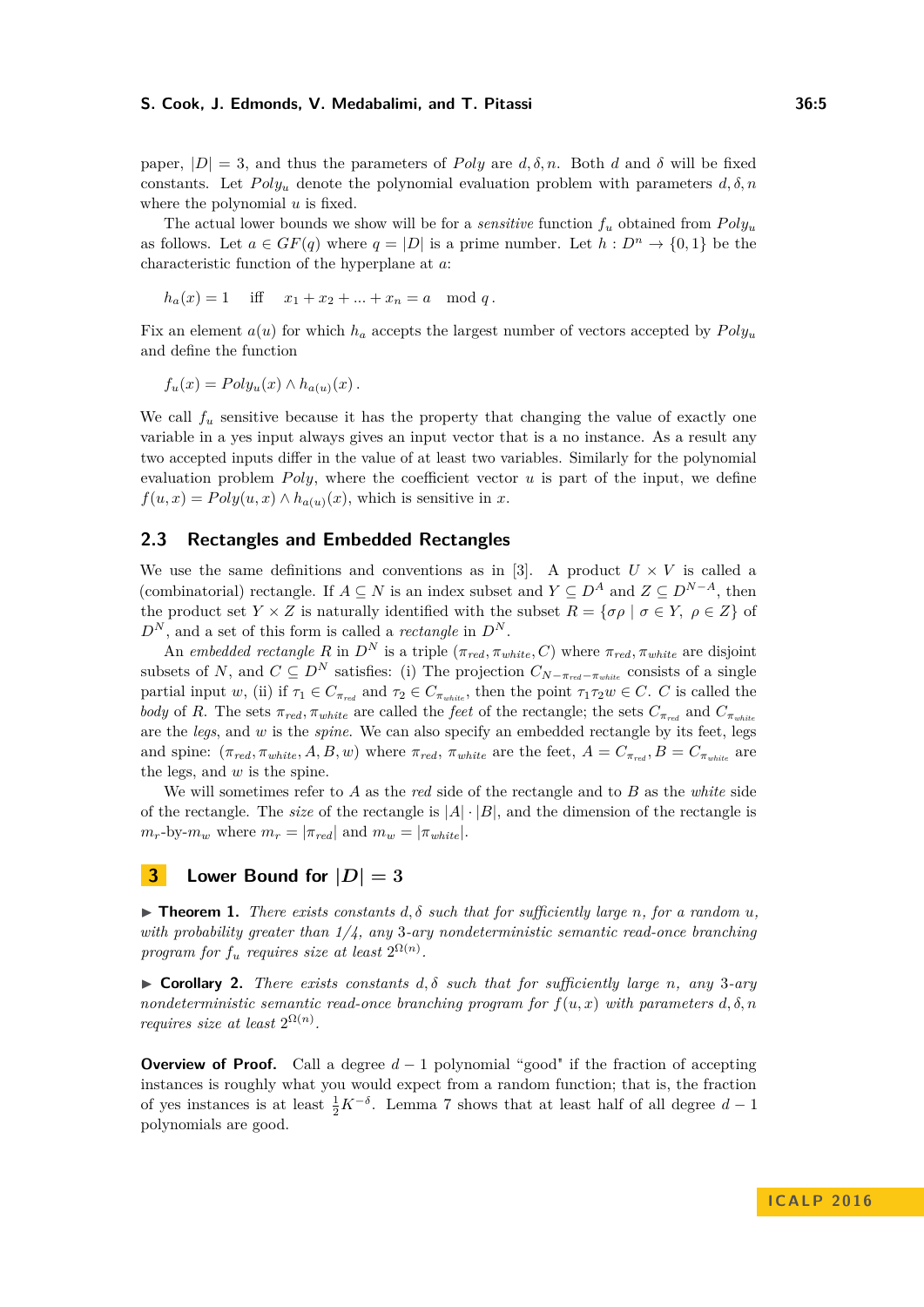#### **36:6 Lower Bounds for Nondeterministic Semantic Read-Once Branching Programs**

The main lemma (Lemma [3\)](#page-5-0) shows that for all good polynomials  $Poly<sub>u</sub>$  to their corresponding sensitive function  $f_u$ , we can associate with every size  $s = 2^{o(n)}$  branching program P computing  $f_u$ , an  $m_r$ -by- $m_w$  embedded rectangle  $R_p$  of size  $r^2$ , where  $r$  will be a large constant, and  $m_r$  and  $m_w$  will be roughly equal, and will each be a constant fraction of *n*. For simplicity of calculations for now, assume that  $m_r = m_w = m$ . The rectangle will have the property that P accepts every input in  $R_{\mathcal{P}}$ ; in other words,  $R_{\mathcal{P}}$  is a 1-rectangle of P. Choosing  $d = r^2$ , each rectangle of size  $r^2$  can be a 1-rectangle for very few degree *d* − 1 polynomials – at most a  $|D|^{-n\delta r^2}$  fraction of all degree *d* − 1 polynomials. (This is Lemma  $6$ .) Secondly, the total number of such rectangles is fairly small – of size roughly  $|D|^{O(rm)}$  (Lemma [5\)](#page-7-0). The key point is that the *number* of rectangles is roughly  $|D|^{2rm}$  – the exponent grows linearly in *r*. (More precisely it grows linearly in the sum of the lengths of the sides of the rectangle,  $|A| + |B|$ ). But on the other hand, the probability that a degree  $d = r^2$  polynomial takes on values less than  $K^{1-\delta}$  within the rectangle is roughly  $|D|^{-mr^2}$ that is, the exponent grows *quadratically* with *r*. (More precisely it grows linearly in the size of the rectangle  $|A|$ .  $|B|$ ). Because  $|D|^{-n\delta r^2} |D|^{O(rn)}$  is less than 1/4, this implies that many good degree *d* − 1 polynomials have no size *r* <sup>2</sup> 1-rectangle, thus proving the theorem.

Note that we set our parameters so that the area of the rectangle  $R_{\mathcal{P}}$  is at least the degree *d* of the polynomial *u*. (Thus  $r^2 \ge d$ .) A crucial point in the above argument is that the sum of the lengths of the sides of  $R_p$  must be at most a fraction of its area. This requires that the rectangle is reasonably close to being square. We put extra effort into making sure that the rectangle is square (without compromising too much of its size in order to make it square). This enables us to achieve domain size 3; a somewhat simpler argument achieves domain size 5.

<span id="page-5-0"></span>**Lemma 3** (Main Lemma). Let  $f: D^n \to \{0,1\}$  be any sensitive boolean function such that *the density of 1's is at least*  $\frac{1}{2|D|}K^{-\delta}$ . Suppose that the following inequalities are satisfied for *our parameters:*

- **(1)**  $m_w = 4m_r = \gamma n;$
- $(D)$   $|D|^{m_r} \leq |D|^{m_w} (1/2 2\gamma)^{m_w};$
- **(3)**  $r \leq \frac{1}{4|D|s}(1/2-\gamma)^{m_r}|D|^{m_r-\delta n}$ .

*Then if* P *is a* |*D*|*-way nondeterministic semantic read-once branching program of size s for f* then there is an  $m_r$ -by- $m_w$  embedded rectangle  $R = (\pi_{red}, \pi_{white}, A, B, w)$  such that every *input in R is accepted by*  $P$ *, and where*  $|A|$ *,*  $|B| = r$ *.* 

**Proof.** Let *f* be a sensitive function such that the density of 1's is at least  $\frac{1}{2|D|}K^{-\delta}$ . Suppose there is a size *s* nondeterministic semantic read-once branching program,  $\tilde{P}$  for *f*. Let  $S_0$  be the set of inputs that are accepted by  $P$ ; since  $P$  is assumed to be correct for all inputs of  $f$ , we have  $|S_0| \geq \frac{1}{2|D|} K^{-\delta} |D|^n$ . For each accepted instance  $I \in S_0$ , fix one accepting path,  $p_I$ , in the branching program. Since the function is sensitive each of the *n* variables must be read along any accepting path. For if some variable is not read along a computation path then changing the value of that variable alone would produce an accepting instance. However, this can't be the case for a sensitive function since any two accepted inputs will have to differ in at least two positions. So each of the *n* variables must be read along this path exactly once and thus each accepting instance *I* has an associated permutation  $\pi$ *I* of the *n* variables associated with its accepting path  $p_I$ . Designate state  $q_I$  as the state in  $p_I$  which occurs just after the first half of the variables in  $\pi$ <sub>*I*</sub>. Now define *q* to be the most common designated state (over all accepting inputs  $I \in S_0$ ), and let  $S_1 \subseteq S_0$  denote the corresponding set of inputs whose designated state is  $q$ . Thus for each input  $I$  in  $S_1$ , there is an accepting path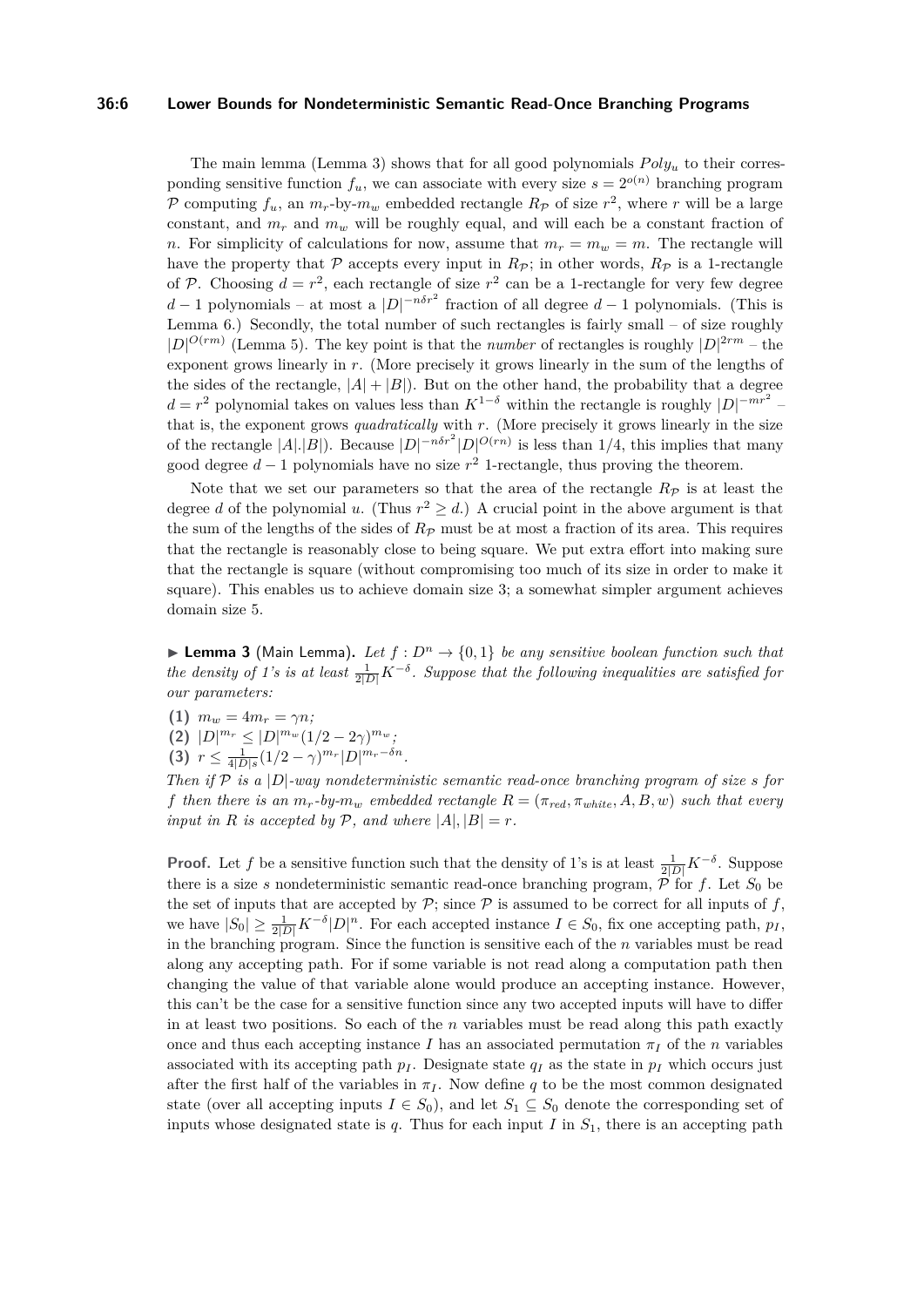$p_I$  that passes through state *q*. Because  $\mathcal P$  has size *s*, it follows that

<span id="page-6-0"></span>
$$
|S_1| \ge |S_0|/s \ge \frac{1}{2|D|s} K^{-\delta} |D|^n = \frac{1}{2|D|s} |D|^{n-\delta n}
$$
\n<sup>(1)</sup>

We now want to pick two subsets of coordinates  $\pi_{red} \subseteq N$  and  $\pi_{white} \subseteq N$ , of size  $m_r$  and  $m_w$  respectively, and a set  $S^* \subseteq S_1$  of inputs with the property that for every input  $I \in S^*$ , and associated accepting path  $p_I$ , not only does it pass through state  $q$ , but every coordinate in  $\pi_{red}$  is read before state *q*, and every coordinate in  $\pi_{white}$  read at or after state *q*.

We will first pick  $\pi_{red}$  greedily. For each  $I \in S_1$ , at least  $n/2$  of the *n* coordinates in  $p_I$  occur in  $\pi_I$  before reaching state *q*, and thus there is some coordinate *i* such that for at least half of the inputs  $I \in S_1$ , *i* occurs in  $\pi_I$  before reaching state *q*. After choosing the first coordinate, there are at least  $|S_1|/2$  inputs remaining. Continue greedily until we pick  $m_r$  coordinates,  $\pi_{red}$ , always choosing the most popular coordinate that occurs in  $\pi_I$ before reaching state q. By averaging, when the  $i^{th}$  coordinate,  $i \leq m_r < \gamma n$  is chosen, the fraction of inputs that remain is at least  $\frac{(n/2-i)}{(n-i)} \ge \frac{(n/2-\gamma n)}{(n-\gamma n)} \ge \frac{(n/2-\gamma n)}{n} = (1/2-\gamma)$ . Let  $S_2 \subseteq S_1$  denote the set of inputs such that all coordinates in  $\pi_{red}$  are read before reaching *q*. It follows that

<span id="page-6-2"></span><span id="page-6-1"></span>
$$
|S_2| \ge (1/2 - \gamma)^{m_r} |S_1| \tag{2}
$$

By assumption (3) in the statement of the Lemma, we have

$$
r \le \frac{1}{4|D|s} (1/2 - \gamma)^{m_r} |D|^{m_r - \delta n} \tag{3}
$$

Then from  $(1)$ ,  $(2)$ , and  $(3)$  we have

$$
|S_2| \ge 2r|D|^{n-m_r} \tag{4}
$$

For each  $w \in D^{n-\pi_{red}}$ , the average number of extensions of *w* in  $S_2$  is 2*r*. We want to prune  $S_2$  such that every  $w \in D^{n-\pi_{red}}$  has at least *r* extensions. To do this, define  $S_3 \subseteq S_2$ , where we remove all inputs  $(w, *)$  from  $S_2$  such that  $w$  has less than  $r$  extensions in  $S_2$ . Since we delete at most  $r|D|^{n-m_r}$  elements from  $S_2$ , and  $|S_2| \geq 2r|D|^{n-m_r}$ , it follows that

$$
|S_3| \ge r|D|^{n-m_r} \tag{5}
$$

Next we will choose  $m_w$  coordinates,  $\pi_{white}$  in the same greedy fashion, and let  $S_4$  denote the set of all inputs in  $S_3$  such that all coordinates in  $\pi_{white}$  are read after reaching q. Again by averaging,

$$
|S_4| \ge (1/2 - 2\gamma)^{m_w} |S_3| \tag{6}
$$

We will express  $S_4$  as the disjoint union of sets  $R_w$ : choose a value w for the coordinates outside of  $\pi_{red} \cup \pi_{white}$ . The corresponding set  $R_w \subseteq S_4$  consists of all inputs  $(\alpha, w, \beta)$  such that  $\alpha$  is an assignment to the variables in  $\pi_{red}$ ,  $\beta$  is an assignment to the variables in  $\pi_{white}$ , and  $(\alpha, w, \beta) \in S_4$ .

**Example 4.** For each w: (i)  $R_w$  is an embedded rectangle and (ii) as long as  $R_w$  is not *empty, the size of its red leg is at least r.*

**Proof.** We will first show that  $R_w$  is an embedded rectangle. Let  $S_{red} \subseteq D^{\pi_{red}}$  be the projection of  $R_w$  onto the coordinates of  $\pi_{red}$  and let  $S_{white} \in D^{\pi_{white}}$  be the projection of *R*<sup>*w*</sup> onto the coordinates of  $\pi_{white}$ . Setting  $A = S_{red}$ ,  $B = S_{white}$  and  $w = w$ , we claim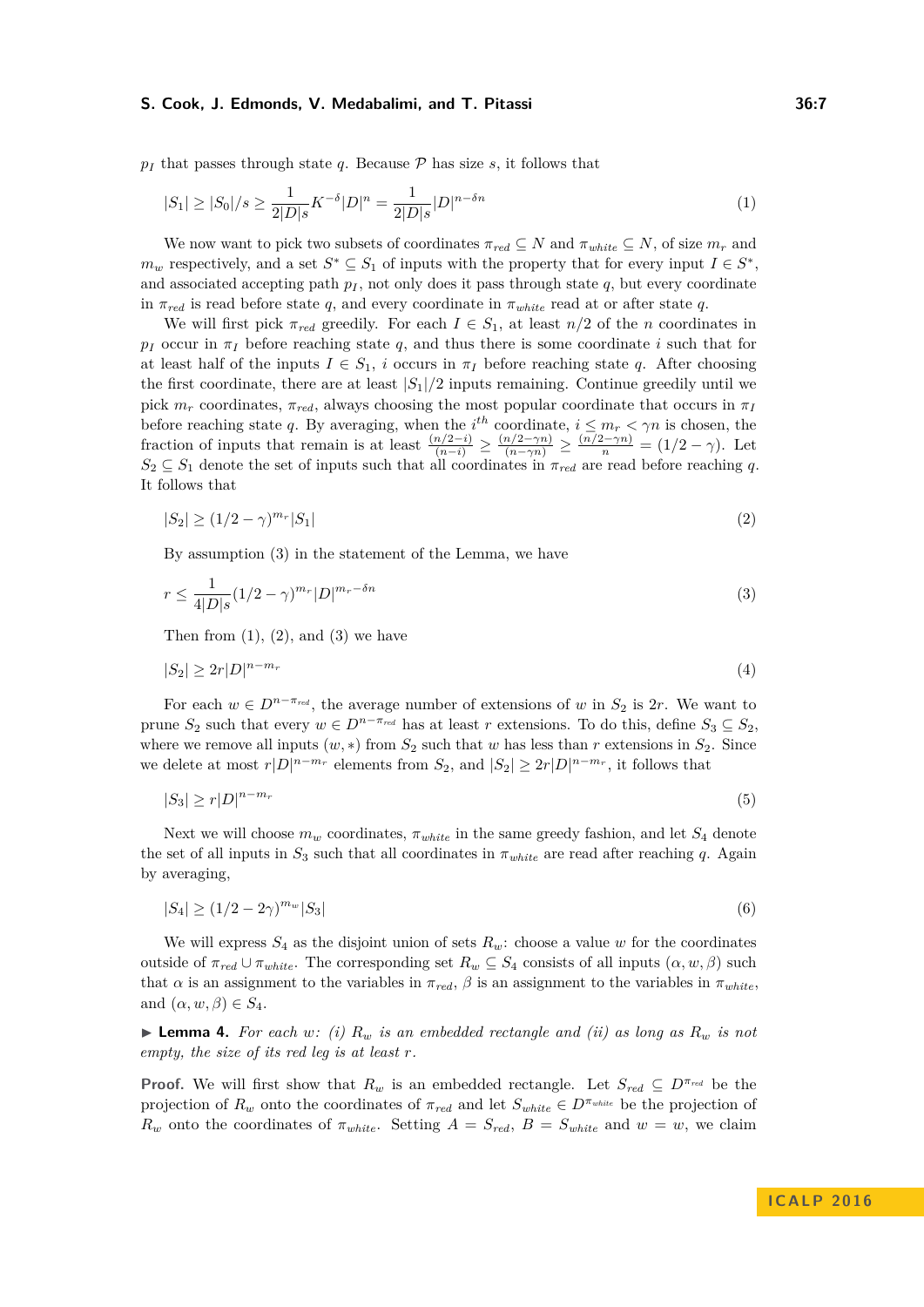## **36:8 Lower Bounds for Nondeterministic Semantic Read-Once Branching Programs**

that  $R_w$  is equal to the embedded rectangle defined by  $(\pi_{red}, \pi_{white}, A, B, w)$ . To see this, consider  $x, x' \in A$  and  $y, y' \in B$  such that  $xyw \in R_w$ , and  $x'y'w \in R_w$ . Let *I* be the input corresponding to  $xyw$  and let  $p<sub>I</sub>$  be the corresponding path going through state *q*. Note that in  $p_I$  the *x*-variables are all read prior to reaching  $q$ , and the *y*-variables are read after reaching q, and there is some split of the w variables into  $w_1, w_2$  where the  $w_1$  variables are read prior to  $q$  and the  $w_2$  variables are read after  $q$ . Similarly, let  $I'$  be the input corresponding to  $x'y'w$  and let  $p_{I'}$  be the corresponding path. There is now a possibly different split of *w* into  $w'_1$ ,  $w'_2$ , so  $x'$ ,  $w'_1$  are read before *q* and  $y'$ ,  $w'_2$  are read after *q*. We claim that  $xy'w \in R_w$ : consider the path  $(x, w_1)$  (the first half of  $p_I$ ) and  $(y', w'_2)$  (the second half of  $p_I$ ). This path must be consistent since  $w_1$  and  $w_2'$  are consistent and  $x, y'$  are on disjoint variables. Thus there is an input consistent with this path; it is an accepting path going through *q* and consistent with *w*; the variables in  $\pi_{red}$  are all read before *q*, and the variables in  $\pi_{white}$  are all read after *q*. Thus it is in  $R_w$ . An analogous argument shows that  $x'yw \in R_w$ . Thus  $R_w$  is an embedded rectangle.

Secondly we will show (ii) for each  $R_w \subseteq S_4$ , the size of the red leg is at least *r*. (That is,  $|A| \ge r$ .) Consider a nonempty rectangle  $R_w$  with red leg A, white leg B and spine *w*. Recall that the inputs in  $S_3$  consist of a partial input  $w + \in D^{N-\pi_{red}}$  together with a set  $A \subseteq D^{\pi_{red}}$  such that  $|A| \geq r$ . We obtain  $S_4$  from  $S_3$  by selecting  $m_w$  coordinates from  $N - \pi_{red}$ , one at a time, choosing each coordinate greedily, where a coordinate is chosen if it is read *after* state *q* in the most inputs. Consider a block of inputs  $(A, w+) \in S_3$ . If some input  $(\alpha, w+) \in (A, w+)$  survives, then all coordinates in  $\pi_{white}$  that were chosen must all be read after state q on input  $(\alpha, w+)$ . But this means that for every input  $(\alpha', w+) \in (A, w+)$ , all coordinates in  $\pi_{white}$  are also read after *q*. (Otherwise, some coordinate would be read twice along this accepting input, violating the read-once condition.) Thus, either the entire block  $(A, w+)$  is in  $S_4$ , or the entire block is removed from  $S_4$ .

Now let  $R_w = (\pi_{red}, \pi_{white}, A, B, w) \subseteq S_4$  be a nonempty rectangle,  $w \in D^{N - \pi_{red} - \pi_{white}}$ . *R*<sup>*w*</sup> is obtained by taking the union of (nonempty) blocks  $(A', w+) \in S_4$ ,  $w + \in D^{N-\pi_{white}}$ . Since as we argued above, for each such block,  $|A'| \ge r$ , it follows that  $|A| \ge r$  as well.

Let  $r_{avg}$  denote the average size of the white leg of the rectangle over all rectangles  $R_w \subseteq S_4$ . It is easy to see that  $|D|^{n-m_w} r_{avg} \ge r|D|^{n-m_r}(1/2-2\gamma)^{m_w}$ . It follows that  $r_{avg} \geq r$  if  $|D|^{m_w-m_r}(1/2-2\gamma)^{m_w} \geq 1$ . The latter inequality follows from condition (2). Thus, by condition (2) assumed in the hypothesis of Lemma [3,](#page-5-0) we can pick some setting  $w^*$ to the remaining  $n - m_r - m_w$  uncoloured coordinates (the coordinates that are not in  $\pi_{red}$ ) or  $\pi_{white}$  such that the white leg of the rectangle  $R_{w^*}$  has size at least  $r_{avg} = r$ . Let  $S^*$ equal  $R_{w^*}$ . By construction, both the red leg of  $S^* = R_{w^*}$  and the white leg of  $R_{w^*}$  have size at least  $r$ . Prune  $S^*$  so that each leg has size exactly  $r$ , thus completing the proof of the  $l$ emma.

<span id="page-7-0"></span>**I Lemma 5.** Let R be the set of all  $m_r$ -by- $m_w$  embedded rectangles over  $D^N$  such that  $|A|=|B|=r$ , where  $m_w=\gamma n$  and  $m_r=m_w/4$ . Then  $|\mathcal{R}|\leq (e/\gamma)^{\frac{5}{4}m_w}|D|^{\frac{5}{4}rm_w+m_w/\gamma}$ .

**Proof.** The number of choices for  $\pi_{red}$ , the coordinates of *A*, is  $\binom{n}{m_r}$ . Given  $\pi_{red}$ , we choose *r* vectors from the  $|D|^{m_r}$  possible values for the elements of *A*. Thus the total number of possible sets *A* is at most  $\binom{n}{m_r}$   $D\vert^{rm_r}$ . Similarly the number of choices for the set *B* is at most  $\binom{n}{m_w}|D|^{rm_w}$ . The number of choices for  $w \in D^{N-\pi_{red}-\pi_{white}}$  is  $|D|^{n-m_r-m_w}$ . Thus  $|\mathcal{R}|$ is at most  $\binom{n}{m_r}\binom{n}{m_w}|D|^{rm_r}|D|^{rm_w}|D|^{n-\frac{5}{4}m_w}$ . Using the inequality  $\binom{n}{k} \leq (\frac{en}{k})^k$  we conclude the number of choices for  $|\mathcal{R}|$  is at most  $(en/m_w)^{m_w}(4en/m_w)^{\frac{1}{4}m_w}|D|^{n-\frac{5}{4}m_w}|D|^{\frac{5}{4}rm_w} \leq$  $(e/\gamma)^{\frac{5}{4}m_w} |D|^{\frac{5}{4}rm_w+m_w/\gamma}$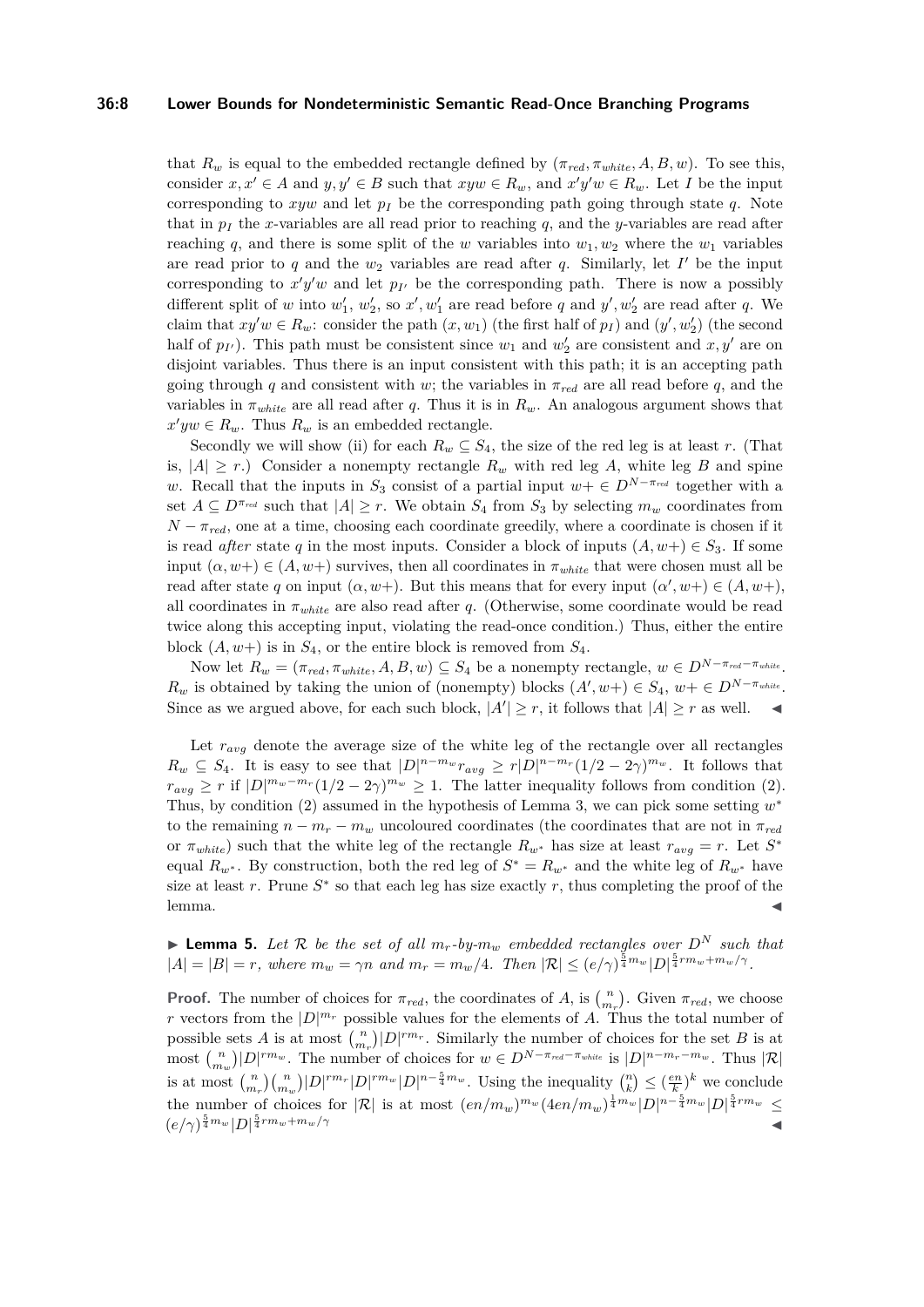<span id="page-8-1"></span>**I Lemma 6.** Define the predicate  $Good(R, u)$  to be true if for every input x in the rectangle *R,* the polynomial *u* on input *x* is less than  $K^{1-\delta}$  (i.e.  $Poly_u(x)$  is true). Then for all *embedded rectangles R of size d*,  $Pr_u[Good(R, u)] \leq p$  *where*  $p = |D|^{-\delta nd}$ *.* 

**Proof.** Assume  $Good(R, u)$ . Suppose that  $|R| = d$  and let  $B' \in [K^{1-\delta}]^d$  specify a vector of *d* accepting values. Let  $Good_{B'}(R, u)$  to be the event that for all  $x \in R$ ,  $Poly_u(x) = B'(x)$ . Then  $Pr_u[Good(R, u)] = K^{(1-\delta)d} \cdot Pr_u[Good_{B'}(R, u)].$ 

To bound  $Pr_u[Good_{B'}(R, u)]$ , suppose that it is true that  $\forall x \in R$ ,  $F_u(x) = \sum_{i \le d} u_i x^i$  $B'(x)$ . Note that this fixes the output of the degree  $d-1$  polynomial for *d* values of *x*. By interpolation, this uniquely determines the polynomial, *u'*. Thus,  $Pr_u[Good_{B'}(R, u)] = Pr_u[u =$  $u' = K^{-d} = |D|^{-nd}$ . Overall,  $Pr_u[Good(R, u)] \leq K^{(1-\delta)d} |D|^{-nd} = |D|^{n(1-\delta)d} |D|^{-nd} =$  $|D|^{-\delta nd}$ . This completes the proof of Lemma [6.](#page-8-1)

<span id="page-8-0"></span>**Example 7.** For a random *u*, for fixed parameters  $d, \delta$  the probability that  $Poly_u(x)$  does *not accept a*  $(1 \pm o(1))K^{-\delta}$  *fraction of all the inputs is at most*  $o(1)$ *. (Here both*  $o(1)$  *are K*−(1−*δ*)*/*<sup>3</sup> *.)*

**Proof.** Randomly choose the coefficients  $u \in [K]^d$  of the  $d-1$  degree polynomial. For each instance  $x \in [K]$  (and value  $b \in [K]$ ), let  $A_{\langle x,b \rangle}$  denote the event that the output of this polynomial on input *x* is *b*. Let  $a_x$  denote the event that this value is less than  $K^{1-\delta}$  so that *x* is a yes instance. Let  $Y = \sum_{x \in K} a_x$  denote the number of yes instances for the chosen *u*. Note  $p = Pr_u[a_x] = K^{1-\delta}/K = K^{-\delta}$  because just choosing the constant coefficient  $u_0$  of the polynomial randomly makes the polynomial's output on *x* uniformly random in [*K*]. Hence, by linearity of expectation  $\overline{Y} = \text{Exp}[Y] = K \cdot \text{Pr}_u[a_x] = K^{1-\delta}$ . We show that the  $A_{\langle x,b \rangle}$  events for different *x* are *d*-wise independent as follows. Consider any subset  $\{x_1, x_2, \ldots, x_d\} \subset [K]$  of the instances. Knowing the value of the polynomial at each of these instances, by interpolation, uniquely determines the coefficients *u* of the polynomial. Hence, if all you know about *u* is the values on *d*−1 of these instances, then the value on the remaining is still uniformly random within [K]. Formally stated,  $Pr_u[A_{(x_d,b_d)} | A_{(x_1,b_1)}, \ldots, A_{(x_{d-1},b_{d-1})}] = Pr_u[A_{(x_d,b_d)}].$ Not fully knowing the value of the first *d*−1 of the instances, but only that their value is small, give you even less information. Hence,  $Pr_u[a_{x_d} \mid a_{x_1}, \ldots, a_{x_{d-1}}] = Pr_u[a_{x_d}]$ . It follows that  $Pr_u[a_{x_1} \wedge \ldots \wedge a_{x_d}] = Pr_u[a_{x_1}] \cdot \ldots \cdot Pr_u[a_{x_d}]$ . Because the  $a_x$  events are d-wise independent, it follows that the  $d^{th}$  order standard deviation of their sum Y is the same as it would be if they were completely independent events. We, however, only need to consider the variance. More formally, for each *x*, let  $a'_x$  be an independent event with probability  $K^{-\delta}$  of success and  $Y' = \sum_{x \in K} a'_x$ . The variance is  $Var[Y] = Exp_u[(Y - \overline{Y})^2] = Exp_u[(\sum_x a_x - \overline{Y})^2]$ . The non-linear part of this is  $\exp_u[(\sum_x a_x)^2] = \sum_{x,x'} \exp_u[a_x \cdot a_{x'}],$  which we know from pair-wise independence is  $\sum_{x,x'} \text{Exp}_u[a_x] \cdot \text{Exp}_u[a_{x'}] = \sum_{x,x'} \text{Exp}_u[a'_x] \cdot \text{Exp}_u[a'_{x'}]$ . The same computation for the  $a'_x$ , gives that  $\sigma^2 = \text{Var}[Y] = \text{Var}[Y'] = K \cdot p(1-p) \approx K \dot{K}^{-\delta} = K^{1-\delta} = \overline{Y}$ . By Chebycheff's inequality,  $\forall \eta > 0$  we have  $Pr_u(|Y - \overline{Y})| \geq \eta \sigma$ )  $\lt \frac{1}{\eta^2}$ . Setting  $\eta = \overline{Y}^{\frac{1}{6}}$ , gives  $Pr_u(Y \notin (1 \pm \overline{Y}^{-\frac{1}{3}})\overline{Y}) \leq \overline{Y}^{-\frac{1}{3}}$ . John Stein Stein Stein Stein Stein Stein Stein Stein Stein Stein Stein Stein Stein Stein Stein Stein Stein S<br>Der Stein Stein Stein Stein Stein Stein Stein Stein Stein Stein Stein Stein Stein Stein Stein Stein Stein Stei

We are now ready to complete the proof of the theorem. Call a polynomial *u* "good" if  $Poly_u$  accepts at least a  $\frac{1}{2}K^{-\delta}$  fraction of all inputs. By Lemma [7,](#page-8-0) we know that at least half of all *u*'s are good. For each good *u*, the corresponding sensitive function  $f_u$  has density at least  $\frac{1}{2|D|}K^{-\delta}$ . Since  $f_u$  is sensitive and has sufficient density Lemma [3](#page-5-0) tells us that any small branching program for  $f_u$  implies that there exists an  $m_r$ -by- $m_w$  embedded rectangle size  $r^2$  that is accepted (assuming that conditions  $(1)$ ,  $(2)$ , and  $(3)$  are satisfied).

On the other hand, by union bound Lemmas [5](#page-7-0) and [6](#page-8-1) together tell us that at most a  $p|\mathcal{R}|$ fraction of degree  $d-1$  polynomials *u* have such  $m_r$ -by- $m_w$  embedded rectangles of size  $r^2$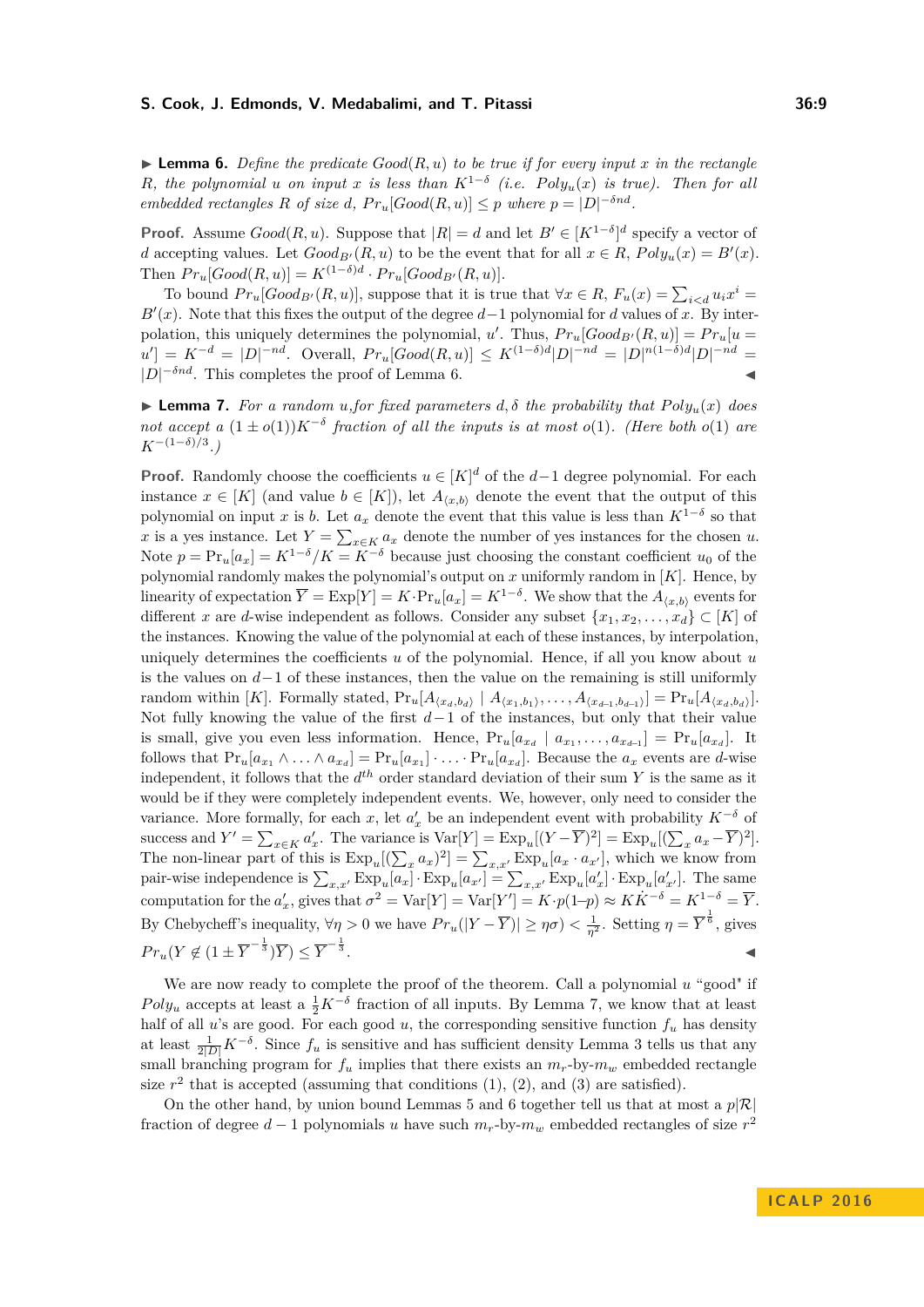## **36:10 Lower Bounds for Nondeterministic Semantic Read-Once Branching Programs**

that are accepted. Suppose we can choose a setting of the parameters so that  $p|\mathcal{R}| < 1/4$ . If follows that for at least  $\frac{1}{4}$ <sup>th</sup> of all good polynomials the corresponding sensitive functions  $f_u$  do not have such  $m_r$ -by- $m_w$  embedded rectangles of size  $r^2$  that are accepted since the hyperplane constraint  $h_{a(u)}(x)$  can only shrink an accepting rectangle. Then by Lemma [3](#page-5-0) this implies that at least as many *f<sup>u</sup>* cannot have small branching programs, and thus the theorem is proven.

It is left to show that we can set the parameters such that  $p|\mathcal{R}| < 1/4$ , and properties (1), (2), and (3) of Lemma [3](#page-5-0) are satisfied. We will set the parameters as follows:  $|D| = 3$ ,  $m_w = 4m_r = \gamma n, \, \gamma = .01, \, \delta = \gamma/300, \, r = 3000, \, \text{and} \, d = r^2$ . To achieve  $p|\mathcal{R}| < 1/4$ , we require  $|D|^{\delta m_w r^2/\gamma - m_w/\gamma - \frac{5}{4}rm_w} > 4(e/\gamma)^{\frac{5}{4}m_w}$ . Using  $|D| = 3$  and factoring out  $m_w$ , it is sufficient if we have  $3^{\delta r^2/\gamma - 1/\gamma - \frac{5}{4}r} > 4(e/\gamma)^{\frac{5}{4}}$ . With our choice of parameters, this is satisfied for  $r > 3000$ .

For Lemma [3,](#page-5-0) we also require assumptions (2) and (3). First for (2):  $|D|^{m_r} \leq |D|^{m_w} (1/2 (2\gamma)^{m_w}$ . For  $|D| = 3$  and  $m_w = 4m_r$ , this is satisfied. For (3) we require:  $r \leq \frac{1}{4|D|}(1/2 - 4m_r)$  $\gamma)^{m_r}|D|^{m_r-\delta n}=\frac{1}{4|D|}(1/2-\gamma)^{m_r}|D|^{m_r(1-4\delta/\gamma)}$ . For  $|D|=3$ ,  $\gamma=.01$ ,  $\delta=\gamma/300$ , we have  $(1/2 - \gamma)|D|^{(1-4\delta/\gamma)} \geq 1.44$  and thus it suffices to show  $r \leq \frac{1}{12}(1.44)^{m_r}/s$ . This holds for our choice  $r = 3000$  when  $s \leq 2^{cm_r} = 2^{cn/(4\gamma)}$  for some  $c > 0$  and sufficiently large *n*. Note that  $|D| > 2$  helps us in ensuring assumptions (2) and (3) hold.

# **4 Conclusion**

We have proved an exponential lower bound on the size of non-deterministic semantic read once branching programs computing a polynomial time computable function  $f: D^n \to \{0,1\}$ when  $D = \{0, 1, 2\}$  with just three elements. Our contribution is that we bring down the size of the domain required to achieve this. Prior to our result the best that was known was for *D*-ary branching programs with  $|D| \geq 2^{13}$ . The explicit function *f* for which we show the lower bound is the decision problem of determining whether a certain degree *d* polynomial over a finite field *K* evaluates to a value less than a certain threshold at a given input (along with a hyperplane constraint). This result brings down the focus to the first non-boolean case,  $|D| = 3$  vs the boolean case,  $|D| = 2$ , since, interestingly the case where *D* is boolean {0*,* 1} still remains open and no non-trivial lower bounds are known for binary non-deterministic semantic read once branching programs [\[12\]](#page-11-11). In the next section we explore the Booelan case.

# **5 Semantic Branching Programs with |***D***| = 2 can evade Large Bottleneck Rectangles**

In this section we show how binary non-deterministic semantic read once branching programs can behave differently by evading lower bounds in certain bottleneck layers by having a small number of states in those layers irrespective of what function  $f: \{0,1\}^n \to \{0,1\}$  they are computing. The example upper bounds we give demonstrate why it is likely harder to prove lower bounds for semantic read once branching programs with domain size  $|D| = 2$ .

When the domain size is  $|D| > 2$ , the technique is to prove that the set of yes instances handled by any one state of the branching program contains a rectangle and then identify a computational problem that has no large rectangle of yes instances. Hence, the rectangle for each state must be small. Because there are exponentially many yes instances and each must be handled by at least one state at a selected *bottle neck* level of the branching program, there must be an exponential number of states at that level. We show here that for domain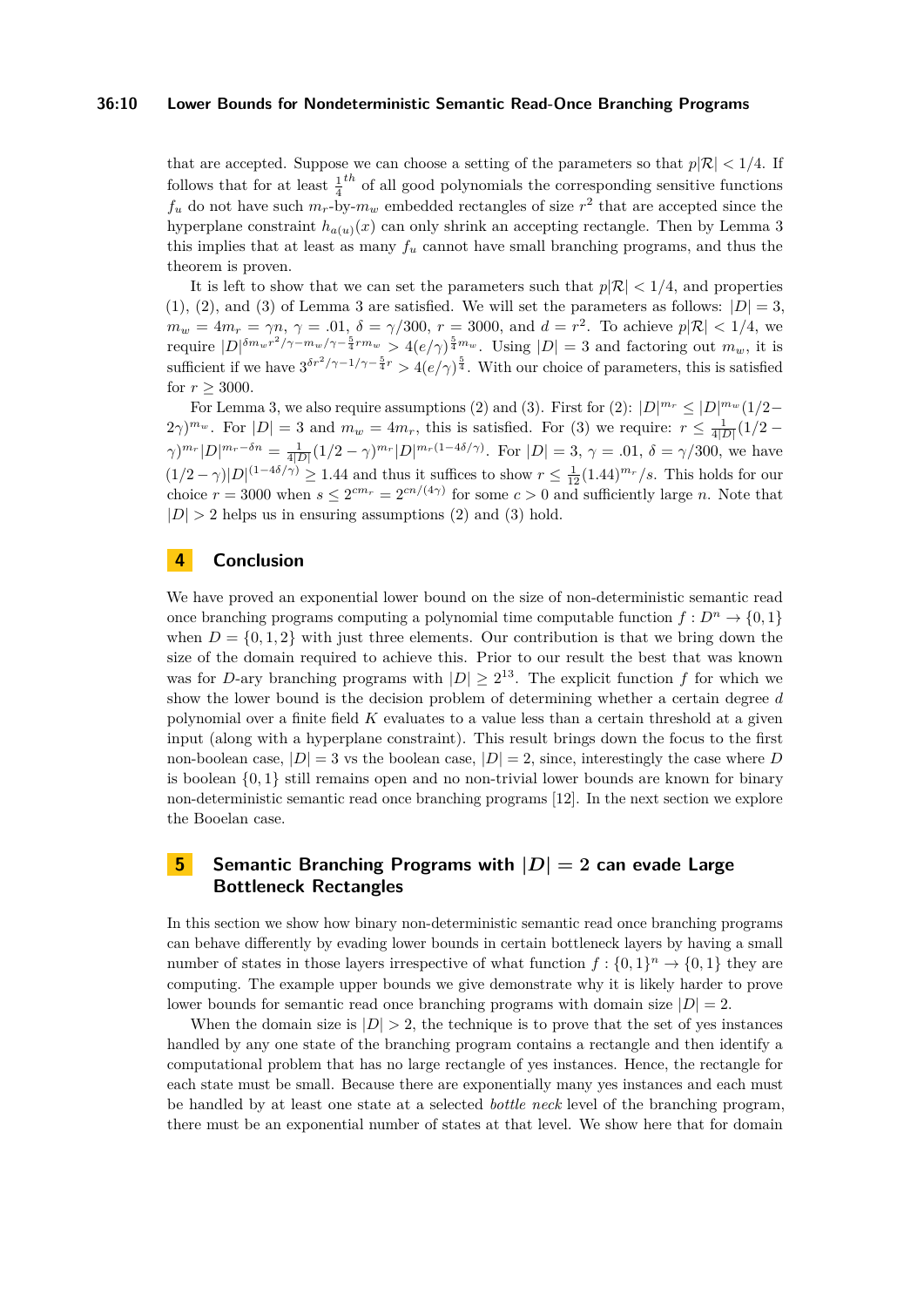size  $|D| = 2$ , the set of yes instances handled by one state can be quite arbitrary and quite large. This does not mean that the total number of branching program states can necessarily be small. But it does mean that at the one level of the branching program that the prover is hoping to use for a bottleneck, the number of states might be quite small.

A lower bound that attempts to prove that a selected bottleneck level of the branching program must have many states, must start by selecting which level of the branching program will be the level in question. It might do this by specifying how many or which variables have been read so far. Given *any boolean computational problem* with input from  $\{0,1\}^n$  and a criteria for choosing the bottle neck level chosen from a wide (but not exhaustive) range of possible choices, we now show how to fool such a lower bound, by giving a branching program that gives a polynomial upper bound on the number states at the selected layer.

The branching program is constructed as follows. For each yes instance  $A \in \{0,1\}^n$ , we form an accepting branching program path  $\langle C_1(A), q(A), C_2(A) \rangle$  where  $q(A)$  denotes the state *A* passes through at the bottleneck level,  $C_1(A)$  the path before this level and  $C_2(A)$ that after. Note that to get a counter example to a lower bound technique using some bottleneck layer, we don't need to give a full poly-size branching program. We only need the number of states  $q(A)$  to be small. It can have exponential number of states before and after this layer. Hence, we will have all of these paths  $C_1(A)$  for different yes instances A be completely disjoint from each other. Similarly for  $C_2(A)$ . These paths only come together and interact at the special layer of states  $q(A)$ . In order to make the properties of this level more arbitrary, let  $A_1, A_2 \subset [n]$  be any partition of the input variables into two parts. Let  $C_1(A)$  read all the ones in  $A_1$  and all the zeros in  $A_2$ . Let  $C_2(A)$  read all the zeros in  $A_1$  and all the ones in  $A_2$ . Let  $q(A) = \langle u, v \rangle$  be the state, where  $u \in [n]$  is the number of ones in  $A_1$ and  $v \in [n]$  is the number of the zeros in  $A_2$ . Hence only  $n^2$  states are needed in the layer. Note that because we have allowed the computational problem to be arbitrary, other than partitioning its yes instances based on their hamming weights, the sets of instances handled by a state  $q(A)$  is completely arbitrary.

Note that as long as  $A_1, A_2$  are comparable in size, for most of the inputs, the incoming path  $C_1(A)$  and  $C_2(A)$  are of comparable length. However, the purported bottleneck layer for which we give the above upperbound is not identical to the one we use for our lower bound for  $|D| \geq 3$  in the sense that the bottleneck states like  $q(A)$  do not appear exactly midway through the accepting paths at length  $n/2$  on all the paths as is required in Lemma [3.](#page-5-0) Nevertheless, the upper bound is interesting because for most inputs *A* the incoming and outgoing paths through a state in the layer are of comparable length.

We will now in two ways, prove that this branching program solves the given computational problem. We will start with a *communication game interpretation*. Think about the algorithm as a game between two players  $C_1$  and  $C_2$  and Charlie who they don't trust. Charlie shows  $C_1$  the ones in the first part  $A_1$  of the input and the zeros in the second part  $A_2$ . Assuming he trusts Charlie, this lets *C*<sup>1</sup> know the entire input. Hence, he can answer *any* question about the input. The only way that Charlie can cheat is to not show all of the entries. In order to verify that he is not lying,  $C_1$  sends to  $C_2$  the number of ones in  $A_1$  and the number of zeros in  $A_2$ .  $C_2$  can then check that they have both been shown all of what they were supposed to see.

Now lets consider the *branching program interpretation*. Clearly, the branching program described accepts all yes instances of the given problem, because it has a separate accepting path  $\langle C_1(A), q(A), C_2(A) \rangle$  for each yes instance *A*. What remains is to prove 1) the branching program is semantic read once and 2) that no no instances are accepted. We do this by showing for every pair  $\langle A, B \rangle$  of different yes instances that pass through the same bottleneck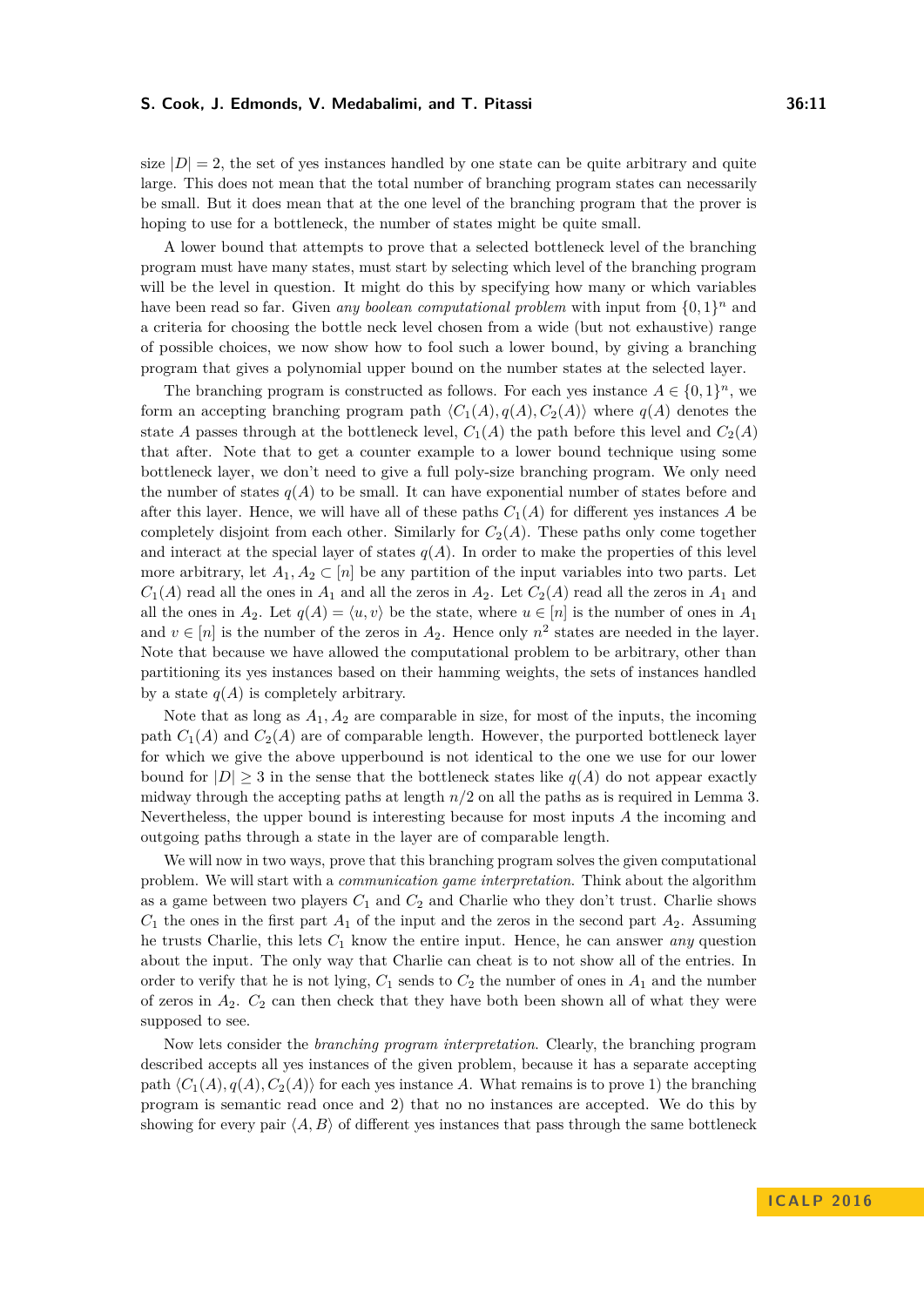## **36:12 Lower Bounds for Nondeterministic Semantic Read-Once Branching Programs**

states  $q(A) = q(B) = \langle u, v \rangle = q$ , that the cross path  $\langle C_1(A), q, C_2(B) \rangle$  is inconsistent in that it reads some variable twice with different values. Hence, by the definition of *semantic*, it does not matter that this path is not read once and because it is inconsistent, it cannot be accepting a no instance. Because  $A$  and  $B$  are different, either  $A_1$  and  $B_1$  are different and/or  $A_2$  and  $B_2$  are different. Assume  $A_1$  and  $B_1$  are different. Because  $A_1$  and  $B_1$  have the same number *u* of ones, there is an element that is one in  $A_1$  and zero in  $B_1$ . Hence  $C_1(A)$  and  $C_2(B)$  both read it. This element is read twice in  $\langle C_1(A), q, C_2(B) \rangle$  with different values and so is inconsistent.

So for  $D = 2$ , presence of a small number of states in a supposed bottleneck layer of a branching program need not imply that there exists a balanced embedded rectangle of accepting instances. In particular, our lower bound finds a rectangle within the set of yes instances handled by narrowing the set down to a subset within which for many variables it is fixed whether it is read before or after the state. However in this upper bound, whether a variable is read before or after the state  $q(A)$  is completely determined by whether its value is 0 or 1. Hence, fixing this fixes its value. If this is done for every variable, the set of inputs left in the eventual rectangle identified by this lower bound method is narrowed down to a singleton.

**Acknowledgements** We thank Paul Beame and Siu Man Chan for helpful discussions and an anonymous reader for many helpful suggestions.

#### **References**

- <span id="page-11-5"></span>**1** M. Ajtai. A non-linear time lower bound for boolean branching programs. In *Proceedings 40th FOCS*, pages 60–70, 1999.
- <span id="page-11-10"></span>**2** P. Beame, T.S. Jayram, and M. Saks. Time-space tradeoffs for branching programs. *J. Comput. Syst. Sci*, 63(4):542–572, 2001.
- <span id="page-11-6"></span>**3** P. Beame, M. Saks, X. Sun, and E. Vee. Time-space trade-off lower bounds for randomized computation of decision problems. *Journal of the ACM*, 50(2):154–195, 2003.
- <span id="page-11-8"></span>**4** Allan Borodin, A Razborov, and Roman Smolensky. On lower bounds for read-k-times branching programs. *Computational Complexity*, 3(1):1–18, 1993.
- <span id="page-11-4"></span>**5** Alan Cobham. The recognition problem for the set of perfect squares. In *Switching and Automata Theory, 1966., IEEE Conference Record of Seventh Annual Symposium on*, pages 78–87. IEEE, 1966.
- <span id="page-11-3"></span>**6** Scott Diehl and Dieter Van Melkebeek. Time-space lower bounds for the polynomial-time hierarchy on randomized machines. *SIAM Journal on Computing*, 36(3):563–594, 2006.
- <span id="page-11-0"></span>**7** L. Fortnow. Nondeterministic polynomial time versus nondeterministic logarithmic space: Time space tradeoffs for satifiability. In *Proceedings 12th Conference on Computational Complexity*, pages 52–60, 1997.
- <span id="page-11-1"></span>**8** L. Fortnow and D. Van Melkebeek. Time-space tradeoffs for nondeterministic computation. In *Proceedings 15th Conference on Computational Complexity*, pages 2–13, 2000.
- <span id="page-11-2"></span>**9** Lance Fortnow, Richard Lipton, Dieter Van Melkebeek, and Anastasios Viglas. Time-space lower bounds for satisfiability. *Journal of the ACM (JACM)*, 52(6):835–865, 2005.
- <span id="page-11-9"></span>**10** S. Jukna. A nondeterministic space-time tradeoff for linear codes. *Information Processing Letters*, 109(5):286–289, 2009.
- <span id="page-11-7"></span>**11** Stasys Jukna. A note on read-*k* times branching programs. *Informatique théorique et applications*, 29(1):75–83, 1995.
- <span id="page-11-11"></span>**12** Stasys Jukna. *Boolean function complexity: advances and frontiers*, volume 27. Springer Science & Business Media, 2012.